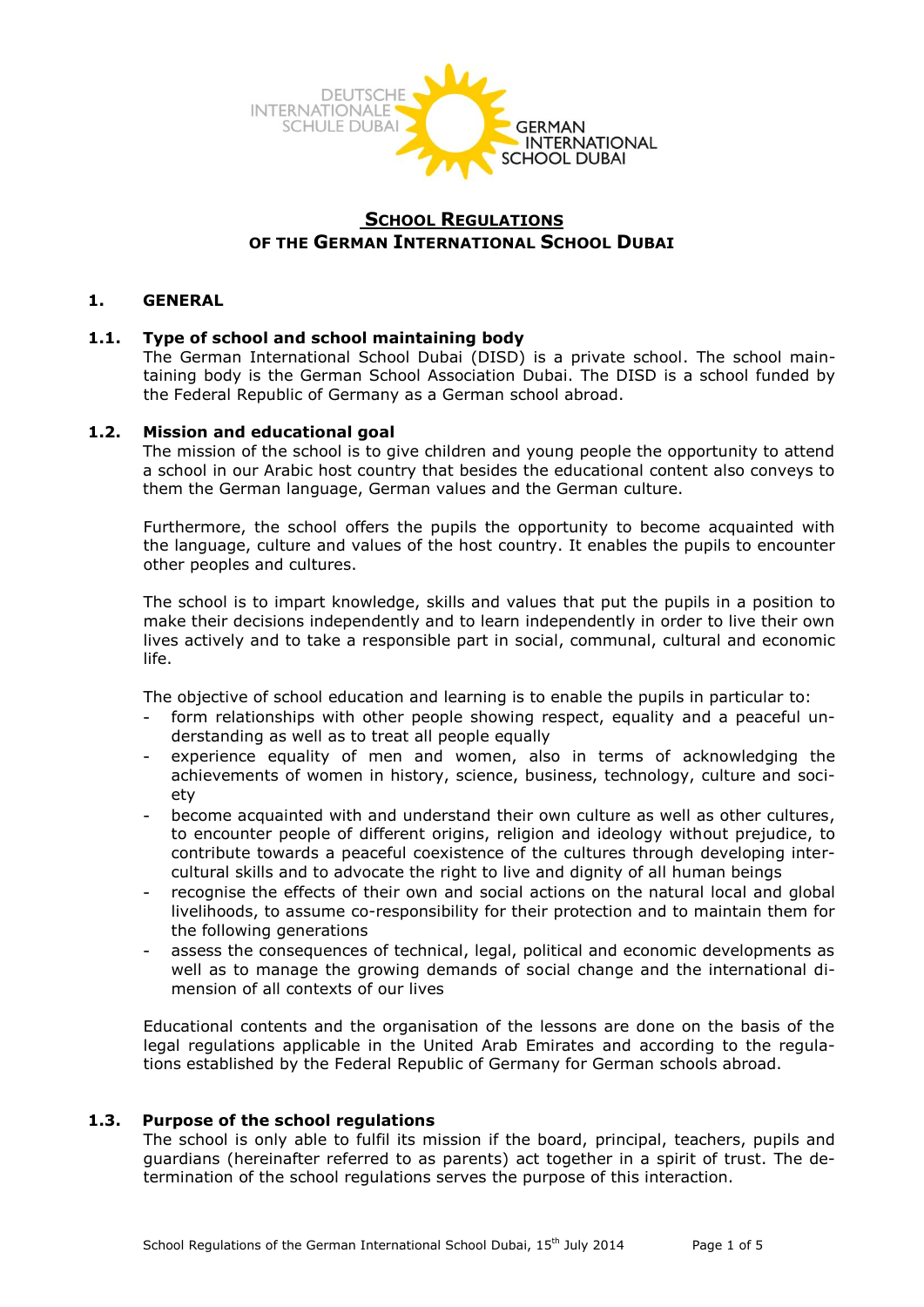

## **2. POSITION OF THE PUPILS IN THE SCHOOL**

In order to fulfil the educational and social mission of the school it is essential that the pupils are given the opportunity to help shape the lessons and school life, that they are willing to do this and that they are enabled with regard to the mission of the school to exercise their rights and responsibilities.

## **2.1. Rights of the pupils**

By participating in the lessons and helping to shape the lessons and the school life, the pupils contribute towards realising the right to education created for them corresponding to their skills.

They particularly have the right:

- to be informed about matters concerning them
- to be informed about their performance level and to be advised in questions of their school career
- to complain in the case of their rights being impaired
- to be heard before disciplinary measures are applied

## **2.2. Duties of the pupils**

The pupils acknowledge that the educational courses the school provides present an opportunity to achieve the educational objective. The prerequisite for this is regularly attending lessons and other compulsory school events, actively participating in lessons and utilising their own potential in the best possible way.

The pupils are obliged in the framework of the lessons and in the interest of school life to comply with the necessary advice and instructions of the principal, the teachers and other persons authorised to issue instructions.

### **2.3 Pupil cooperation**

The educational mission of the school is combined with the task of helping the pupils to take joint responsibility, in particular enabling them to contribute towards the lessons appropriate to their age groups and encouraging their cooperation in school life.

Through cooperating particularly on committees and working groups, the pupils are able to participate in school life beyond lessons and exert influence on the decisions of the school that affect them.

## **3. PARENTS AND SCHOOL**

### **3.1 Interaction between parents and school**

Training and educating the pupils is a joint task of parents and school.

Above all this includes parents and school working closely together and communicating with each other in good time regarding all essential developments of the pupils as regards the educational mission of the school.

The school advises the parents in questions of subjects and education.

The parents support the school in its educational and training mission. They therefore work together with teachers and the principal and if required acquaint themselves with the conduct and performance level of their child.

The parents ensure that their child fulfils his or her obligation to attend school. They acknowledge the regulations of the school in dealing with the misconduct of their children (see Annex II) and absent periods occurring (see Annex IV). They likewise ensure that their children are adequately equipped for the lessons. They influence their children to treat school property with care. The parents undertake to pay school fees and other fees (see Scale of Fees) determined by the board on time. Applications for a school fee reduction are to be submitted to the head of administration explaining the circumstances; this will be submitted to the board for a decision.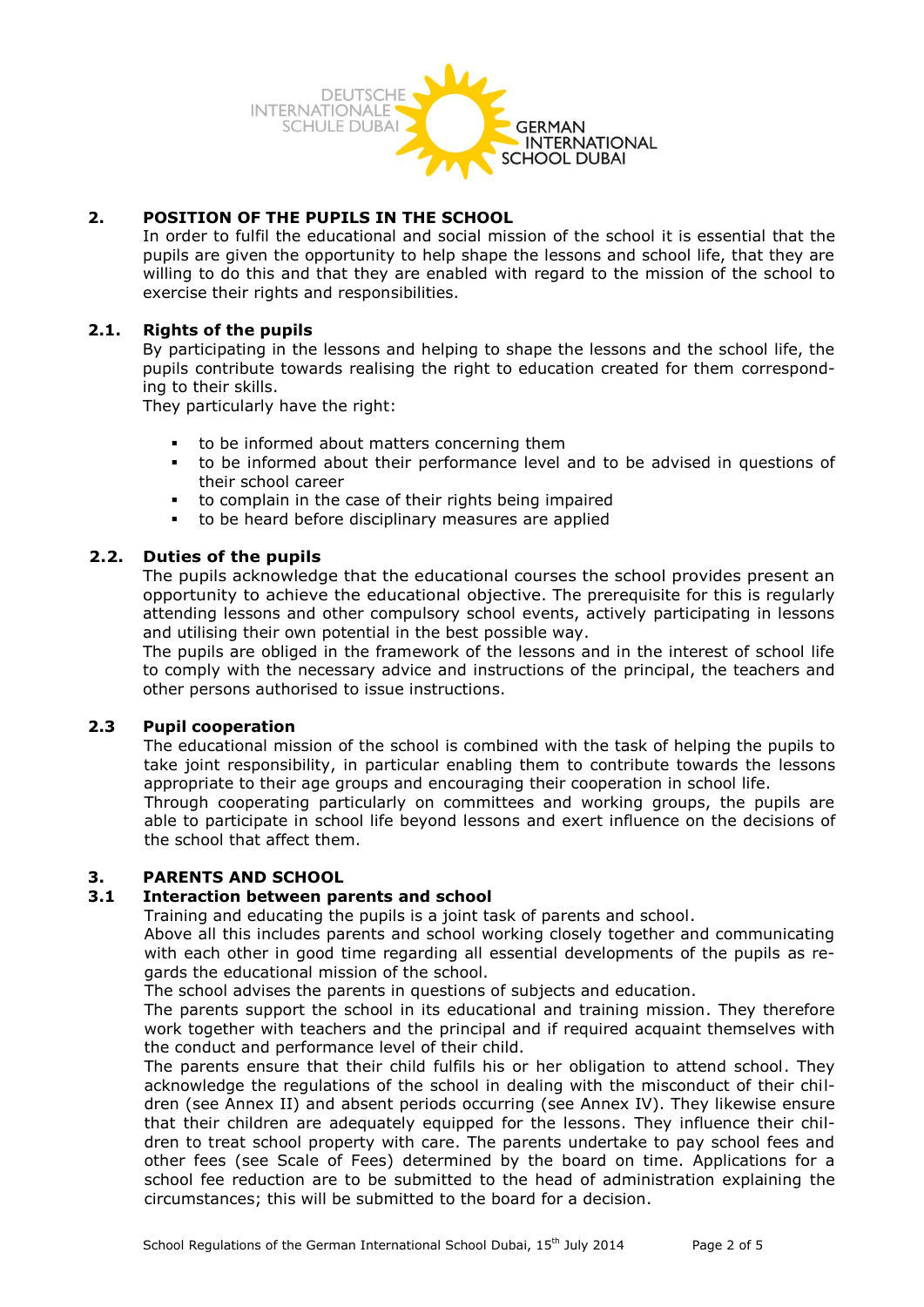

### **3.2. Parental cooperation**

Since all parents are obliged to be members of the German School Association Dubai, they have the possibility to cooperate in decisions passed by the school maintaining body.

The statutes of the Association will provide more details. Besides working in the School Association the parents are given the opportunity to participate in practical schoolwork in an appropriate manner.

### **4. REGISTRATION AND DEREGISTRATION, ADMISSION PROCEDURE AND DIS-MISSAL OF THE PUPILS**

The DISD is divided into kindergarten (it is possible to admit the children from an age of 3 years), the primary level (primary school for the school years  $1 - 4$ ), secondary level I with the orientation level starting in the school year 5 and secondary level II, preparing the pupils in the years 11 and 12 for the DIAP (German International Abitur).

The procedure for registering and the admission of pupils is regulated in the rule "admission procedure" which is passed by a decision of the board.

A pupil is dismissed from the school if he or she:

- has achieved his or his educational goal corresponding to his or her school career (leaving certificate)
- is deregistered in writing by the parents (premature leaving certificate)
- is excluded from attending the school further due to a disciplinary action (premature leaving certificate).

### **5. ATTENDING SCHOOL**

### **Taking part in lessons and school events**

By registering the child at the DISD the parents acknowledge that participating in lessons is an obligation. It includes the pupils preparing for the lessons, actively participating in them, performing the tasks set them as well as keeping the necessary learning and work material at the ready.

Registering a pupil to participate in an optional subject or a working group obliges him or her to regularly participate for the period determined by the school. The principal will decide on exceptions.

The pupils shall be at their workplaces and willing to work at the latest 5 minutes before the lesson starts without being accompanied by their parents.

The parents acknowledge that it is not possible to stay in the school building during lessons. The administrative area may only be visited during opening hours and for appointments arranged in advance.

### **6. PERFORMANCES BY THE PUPILS, HOMEWORK, MOVING UP TO THE NEXT CLASS 6.1. Performances and working methods**

The grade is always an overall educational assessment of the performances achieved in a certain period. The teacher has the educational responsibility to determine the performances of the pupils. In so doing the teacher thereby observes the valid regulations and the benchmarks determined by the subject and general teachers' conferences.

Basic regulations on performance assessments, performance records and cases of cheating are determined in Annex I.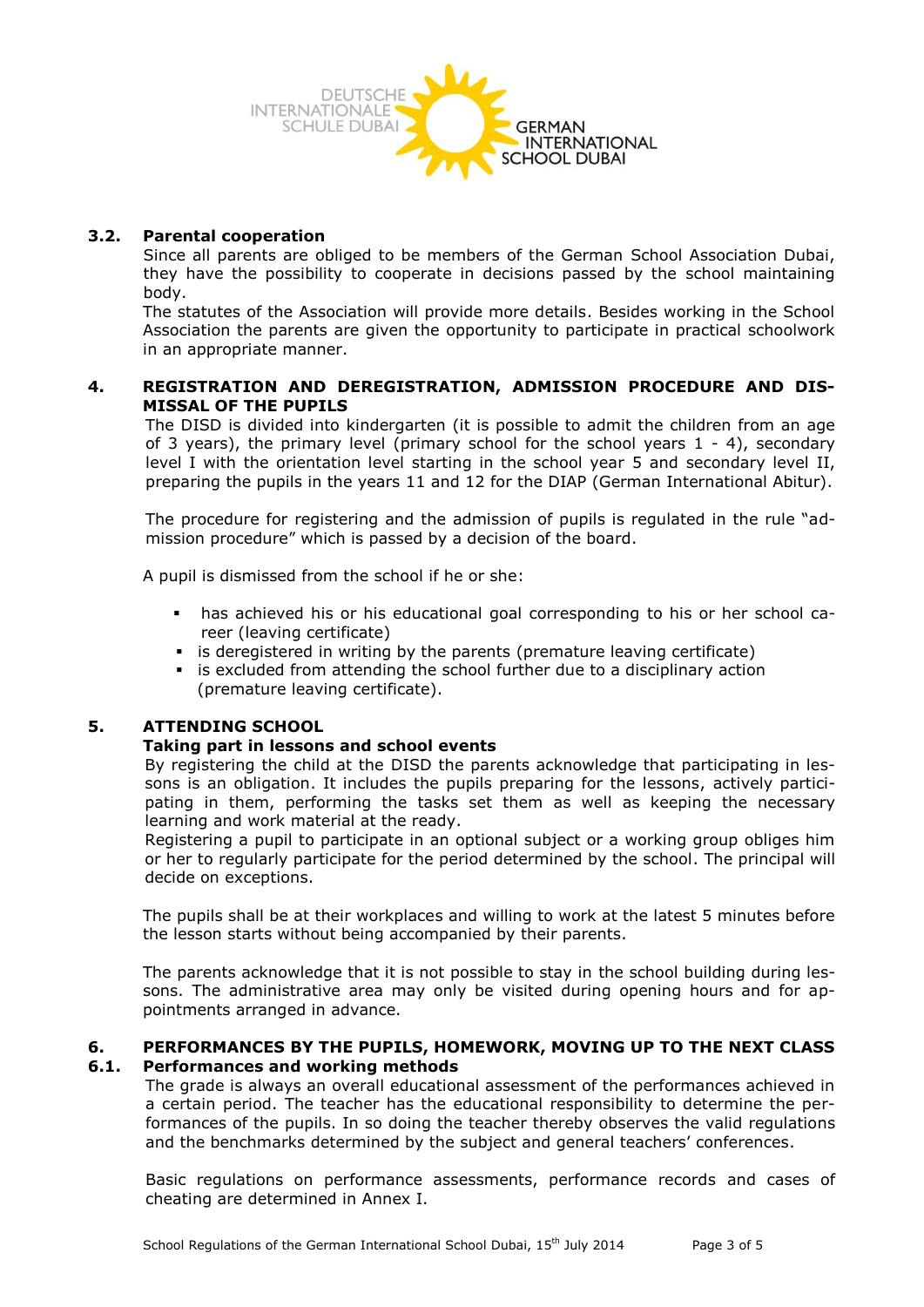

### **6.2 Homework**

The main work is in the lessons in all subjects. Homework arises organically from the lessons, serves the purpose of repetition, consolidation and preparation. The scope and level of difficulty of the homework are to be adapted to the age and the capabilities. Homework is to be prepared in such a way and to be given in such a way that the pupil is able to master it independently and in an appropriate time period.

In order to support the pupils without overtaxing them, the teachers from one class shall coordinate the scope of the homework amongst each other. The class teacher shall ensure the coordination. Homework is reviewed and discussed on a random basis in the lesson.

## **6.3 Moving up to the next class**

Moving up to the next class and issuing school reports is regulated by the regulations on moving up to the next class.

## **7. DISTURBING THE ORDER IN THE SCHOOL AND MEASURES**

School life and lessons require a certain order that contributes towards fulfilling the school's educational mission. Disciplinary measures can be applied against a pupil if he or she culpably breaches legal rules or valid school rules.

It is the educational responsibility of the teacher to make the necessity and the sense of the rules understandable and in this way to contribute towards the pupils affirming the school regulations and acting accordingly. Disciplinary measures should be applied with the educational objective of strengthening the pupils in their social responsibility. They are therefore not detached from the school's educational mission and are to be made applying the educational responsibility of the individual pupil.

Disciplinary measures are the reactions of the school to the misconduct of a pupil. Dealing with this misconduct is determined in Annex II.

Collective measures, corporal punishment or other measures that breach human rights are not permissible.

## **8. SUPERVISORY DUTY AND LIABILITY OF THE SCHOOL, LEGAL QUESTIONS 8.1. Supervisory duty**

The school is obliged to supervise the pupils during the lessons and the breaks, during the participation in other school events, as well as during a suitable period, respectively at least 5 minutes before and after the lessons.

The supervision is exercised by teachers or other persons entrusted with the supervision. This can be done by parents who have declared themselves wiling to do so or suitable pupils who were entrusted by the school with assuming special tasks or school employees commissioned with this. The pupils are likewise bound by these instructions.

### **8.2. Insurance cover and liability**

Upon being admitted to the school the pupils are insured by the school against accidents they suffer during lessons and when participating in school events. No liability will be assumed for valuables the pupils take to school with them.

### **8.3 Safeguarding personal rights at school**

The school will take suitable measures to safeguard the personal rights of the pupils, but also those of all persons employed at the school.

The pupils are not allowed to use electronic devices with which photographs, videos or conversations can be recorded without obtaining the prior approval of the class teacher. It is the duty of the persons entrusted with the supervision to confiscate switched on